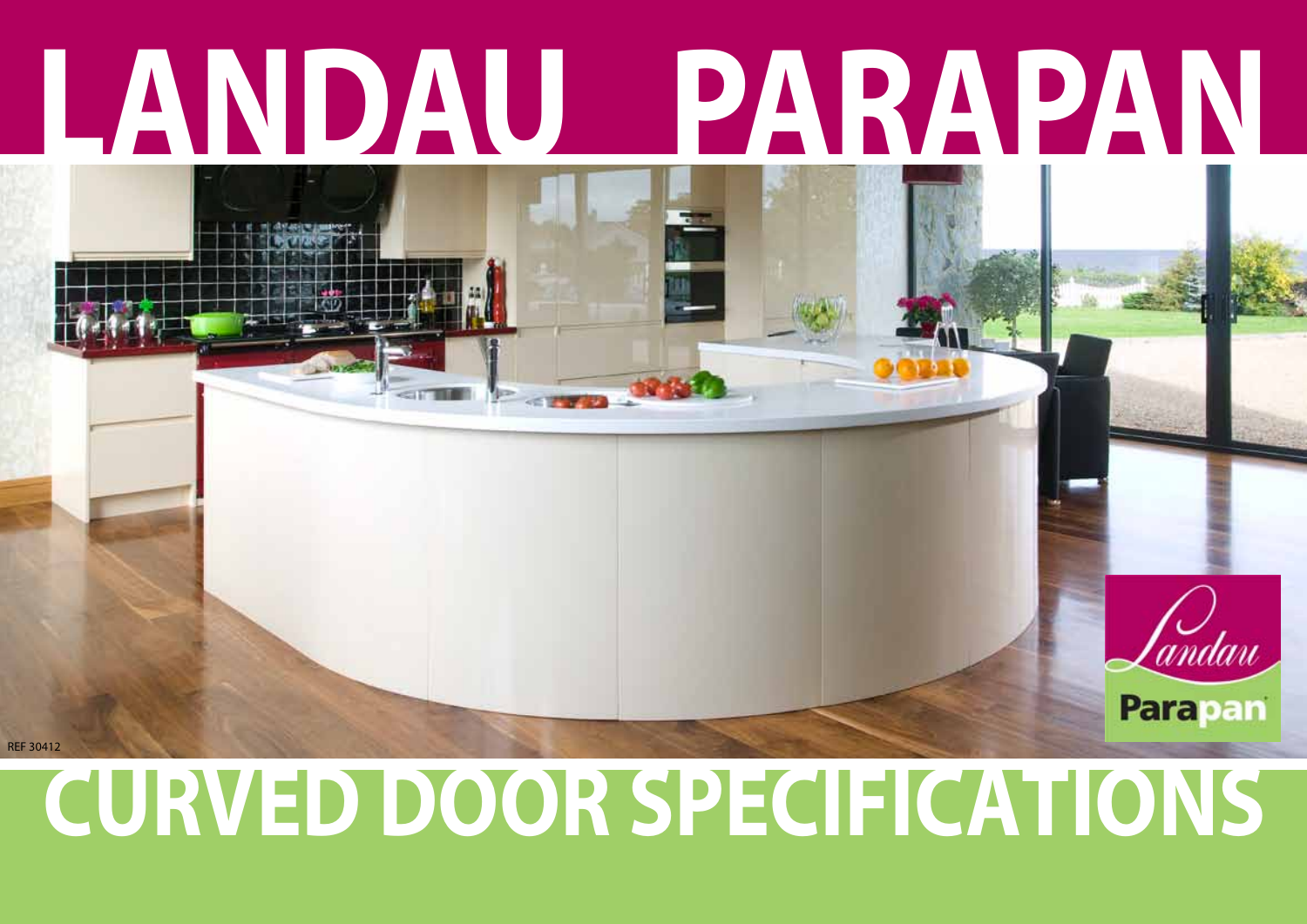### **CONTENTS**

| <b>Convex moulds</b> |                |                |                  | <b>Convex moulds</b> |              | <b>Concave moulds</b> |                |                 | <b>Concave moulds</b> |    |                 |  |
|----------------------|----------------|----------------|------------------|----------------------|--------------|-----------------------|----------------|-----------------|-----------------------|----|-----------------|--|
| Radius mm Page       |                | <b>Mould</b>   | Radius mm Page   |                      | <b>Mould</b> | Radius mm             | Page           | <b>Mould</b>    | Radius mm Page        |    | Mould           |  |
| R <sub>171</sub>     | 17             | 37             | <b>R560</b>      | 9                    | 8            | R211                  | 15             | 27 <sub>b</sub> | <b>R580</b>           | 9  | 8b              |  |
| R191                 | 15             | 27             | <b>R560</b>      | 10 <sup>°</sup>      | 10           | <b>R247</b>           | $\overline{7}$ | 1 <sub>b</sub>  | <b>R580</b>           | 10 | 10 <sub>b</sub> |  |
| <b>R227</b>          | 7              | 1              | <b>R600</b>      | 13                   | 19           | <b>R282</b>           | 8              | 4 <sub>b</sub>  | <b>R600</b>           | 16 | 31              |  |
| R262                 | 8              | 4              | <b>R845</b>      | 11                   | 14           | R292                  | $\overline{7}$ | 2 <sub>b</sub>  | <b>R620</b>           | 13 | 19 <sub>b</sub> |  |
| R272                 | $\overline{7}$ | $\overline{2}$ | <b>R856</b>      | 11                   | 12           | <b>R300</b>           | 16             | 32              | <b>R640</b>           | 16 | 30              |  |
| <b>R300</b>          | $\overline{7}$ | 3              | <b>R856</b>      | 11                   | 13           | <b>R320</b>           | $\overline{7}$ | 3 <sub>b</sub>  | <b>R865</b>           | 11 | 14 <sub>b</sub> |  |
| <b>R300</b>          | 15             | 28             | <b>R900</b>      | 10                   | 9            | <b>R340</b>           | 16             | 33              | <b>R876</b>           | 11 | 12 <sub>b</sub> |  |
| R331                 | 9              | 7              | R1000            | 16                   | 34           | <b>R351</b>           | 9              | 7b              | <b>R876</b>           | 11 | 13 <sub>b</sub> |  |
| <b>R356</b>          | 8              | 6a             | R1300            | 14                   | 22           | <b>R376</b>           | 8              | 6ab             | <b>R920</b>           | 10 | 9 <sub>b</sub>  |  |
| <b>R358</b>          | 9              | 6 <sub>b</sub> | R1940            | 18                   | 39           | <b>R378</b>           | 9              | 6bb             | R1020                 | 16 | 34b             |  |
| R362                 | 13             | 20             | R2500            | 13                   | 21           | <b>R382</b>           | 13             | 20 <sub>b</sub> | R1320                 | 14 | 22 <sub>b</sub> |  |
| <b>R382</b>          | 8              | 5              | R3158            | 17                   | 35           | R402                  | 8              | 5 <sub>b</sub>  | R2520                 | 13 | 21 <sub>b</sub> |  |
| <b>R400</b>          | 12             | 15             | R5795            | $12 \overline{ }$    | 17           | <b>R420</b>           | 12             | 15 <sub>b</sub> | R3178                 | 17 | 35 <sub>b</sub> |  |
| R410                 | 17             | 38             | R5795            | 17                   | 36           | <b>R470</b>           | 12             | 16 <sub>b</sub> | R5815                 | 12 | 17 <sub>b</sub> |  |
| <b>R450</b>          | 12             | 16             | R6385            | 14                   | 23           | <b>R494</b>           | 14             | 24 <sub>b</sub> | R5815                 | 17 | 36 <sub>b</sub> |  |
| <b>R460</b>          | 15             | 29             | Swept curve      | 15                   | 25           | <b>R500</b>           | 10             | 11 <sub>b</sub> | R6405                 | 14 | 23 <sub>b</sub> |  |
| R474                 | 14             | 24             | "S" shaped mould | 15                   | 26           |                       |                |                 |                       |    |                 |  |
| <b>R480</b>          | 10             | 11             |                  |                      |              |                       |                |                 |                       |    |                 |  |

### **Total of 66 assorted curves available, bespoke radii to order\*** \*Subject to a special jig charge.

Cover image courtesy of Alwood by Alfred Briggs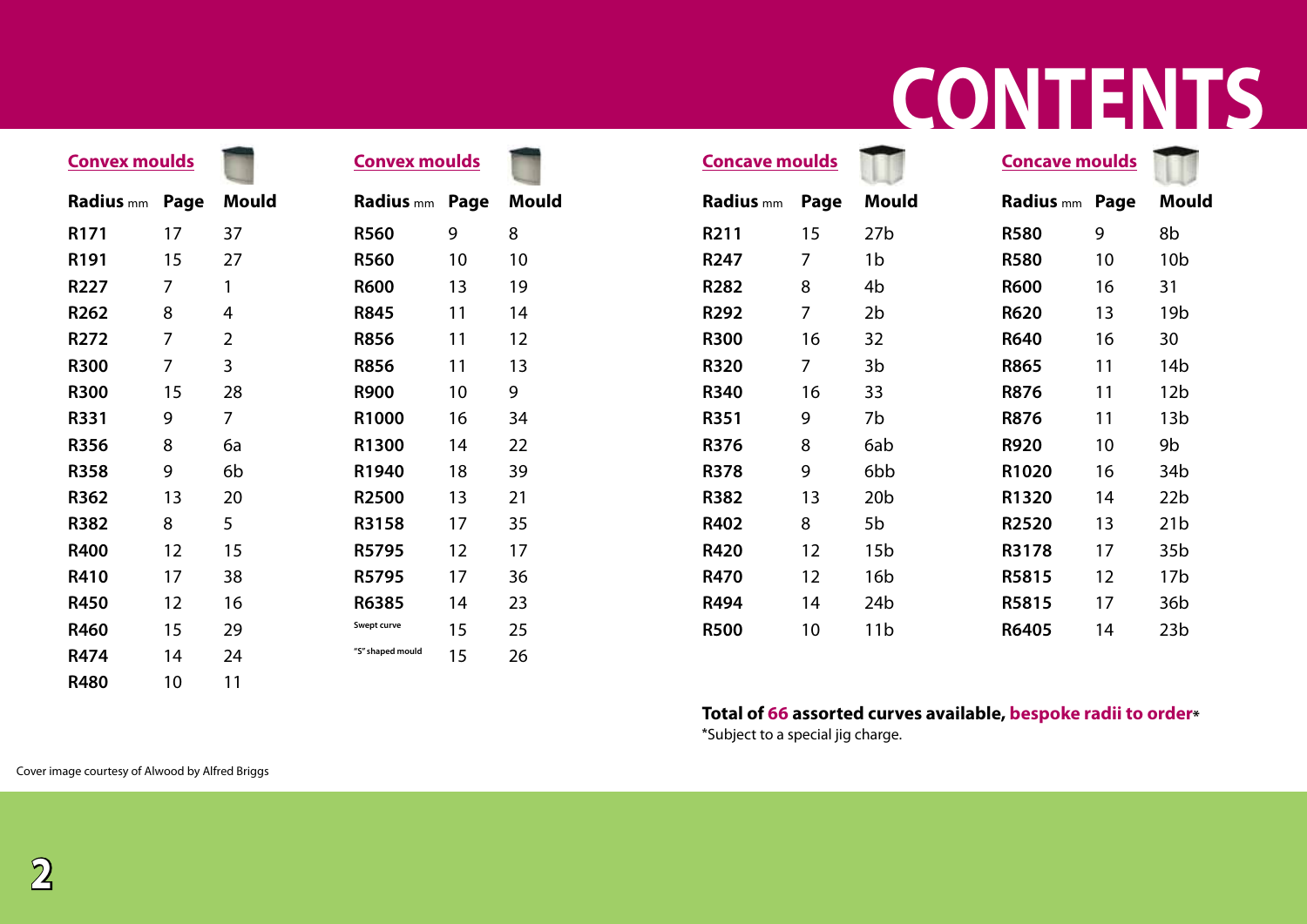

# **CURVED DOORS EXPLAINED**

- Enclosed are drawings of the moulds we have available to make curved Parapan® and Landau doors.
- Also shown is an explanation of how to arrive at the dimensions of the doors and the cabinets for them.
- Each drawing shows the internal radius of the door the mould will produce together with the internal circumference.
- Also shown is the maximum height of the door you can produce with the mould.
- **•** Below is an illustration showing how a mould produces the size of the door shown in each drawing.



- The measurements shown are those which produce the largest door available from each mould.
- Please ask our sales office for details of the finger pull edges which are suitable for curved doors.
- $\bullet$  Due to the nature of acrylic, the size of the doors may vary slightly by  $+/$ -1mm.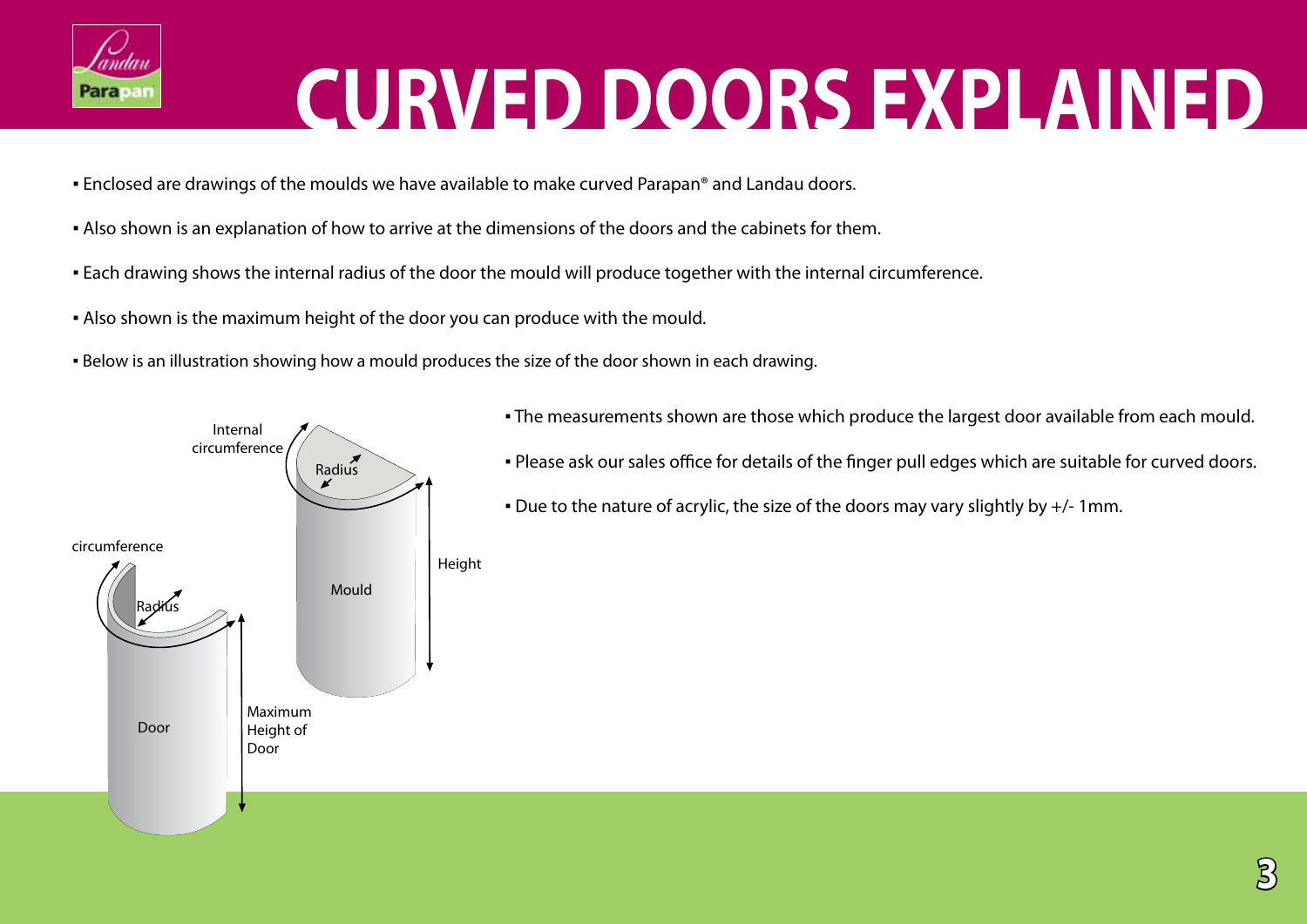To manufacture a curved door we need to know the size of the cabinet on which the door is going to be hung.

A cabinet like this one has a cabinet circumference of 675mm. A 672mm Door would be required to fit it.





To quote for the door in question, we need to know the cabinet circumference. The formula to get this is:  $2 \times \pi \times R$  or  $2 \times 3.1416 \times 435 = 683 - 3$ mm = 680mm Door 4 4 We have several moulds which produce doors for this type of cabinet.

 $\pi$  (Pi) = 3.1416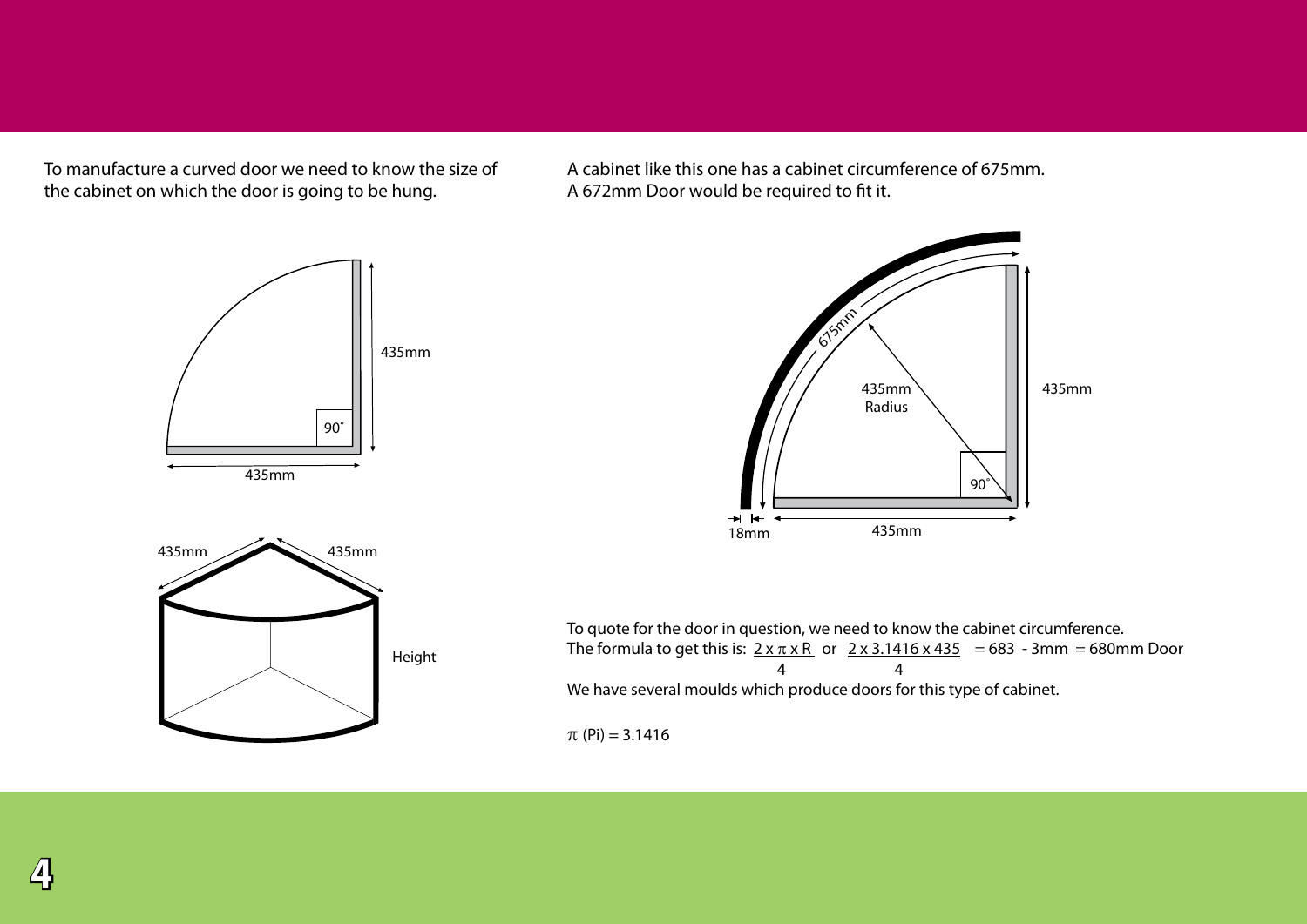

### **CURVED DOORS EXPLAINED**

The following are a selection of popular cabinets used in the production of kitchens:

**Peninsular/Island units 'S' Shaped Door Cabinets Curved Shaped Drawer Cabinets**



The requirements for this cabinet are: 2 doors of 680mm width



The requirements for this cabinet are: 2 doors of 597mm width



The requirements for this cabinet are: 2 drawers 283mm high 1 drawer 140mm high 1197 width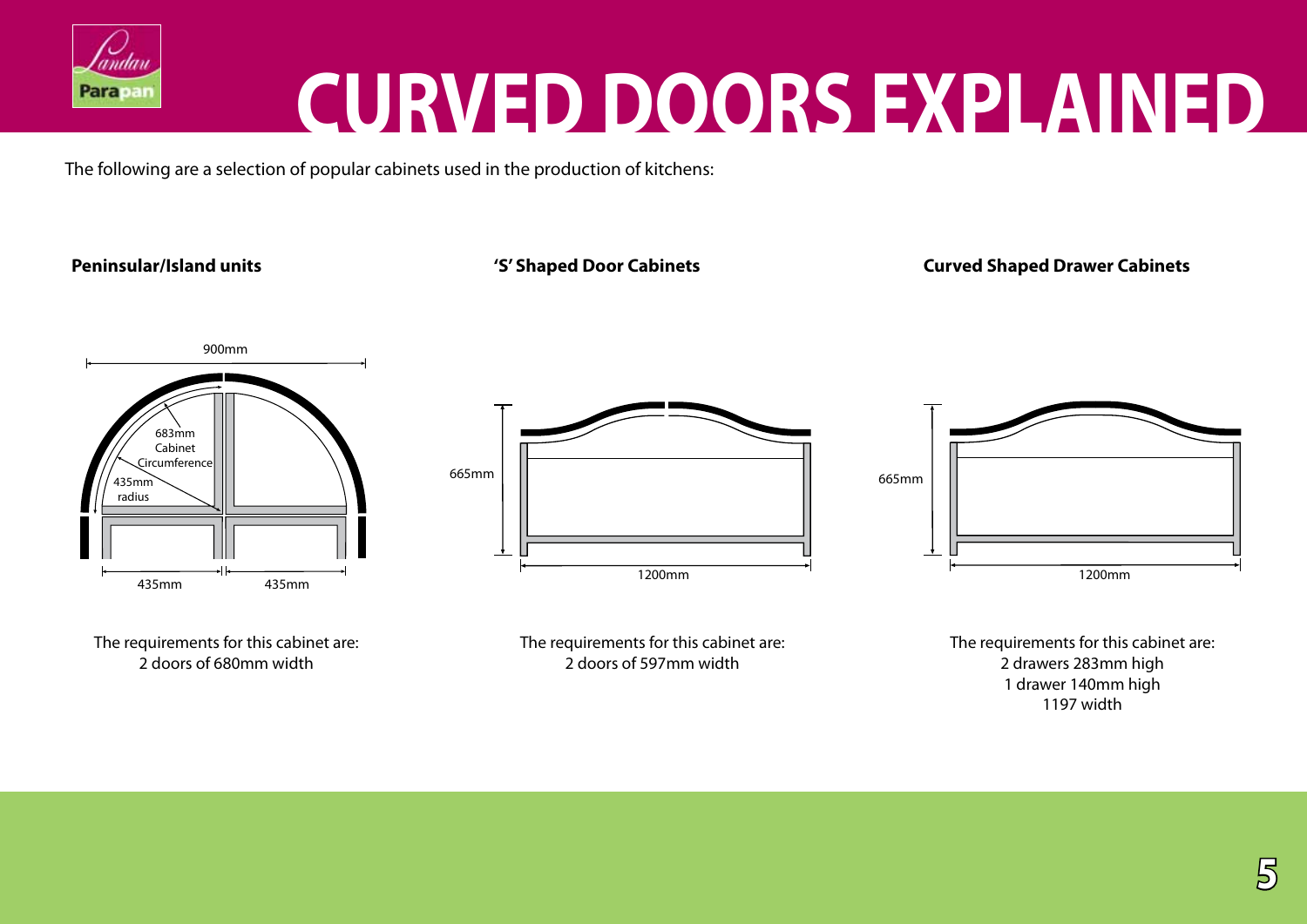### **CURVED DOORS EXPLAINED**

### **Curved Breakfast Bar Semi Circular Breakfast Bar Circular Breakfast Bar**



To manufacture the panels, we need the circumference of the cabinet edge of each of the panels. The calculation is as follows:

|    | $2 \times \pi \times$ Radius           |
|----|----------------------------------------|
|    | 4 then 5                               |
| 1. | $2 \times 3.1416 \times 2500 = 785$ mm |
|    | 4 then 5                               |
| 2. | $2 \times 3.1416 \times 3100 = 974$ mm |
|    | 4 then 5                               |
|    | deduct (-3mm) for door sizes           |



To manufacture the panels, we need the circumference of the cabinet edge of each of the panels. The calculation is as follows:

> **2 x π x Radius 2 then 6**  $2 \times 3.1416 \times 1000 = 524$ mm **2 then 6 deduct (-3mm) for door sizes**



To manufacture these panels the radius is 600mm (Diameter 1200mm  $\div$  2 = 600mm)

The circumference of the cabinet edge is:

 $2 \times \pi \times R = 2 \times 3.1416 \times 600 = 629$ mm  **6 6 deduct (-3mm) for door sizes**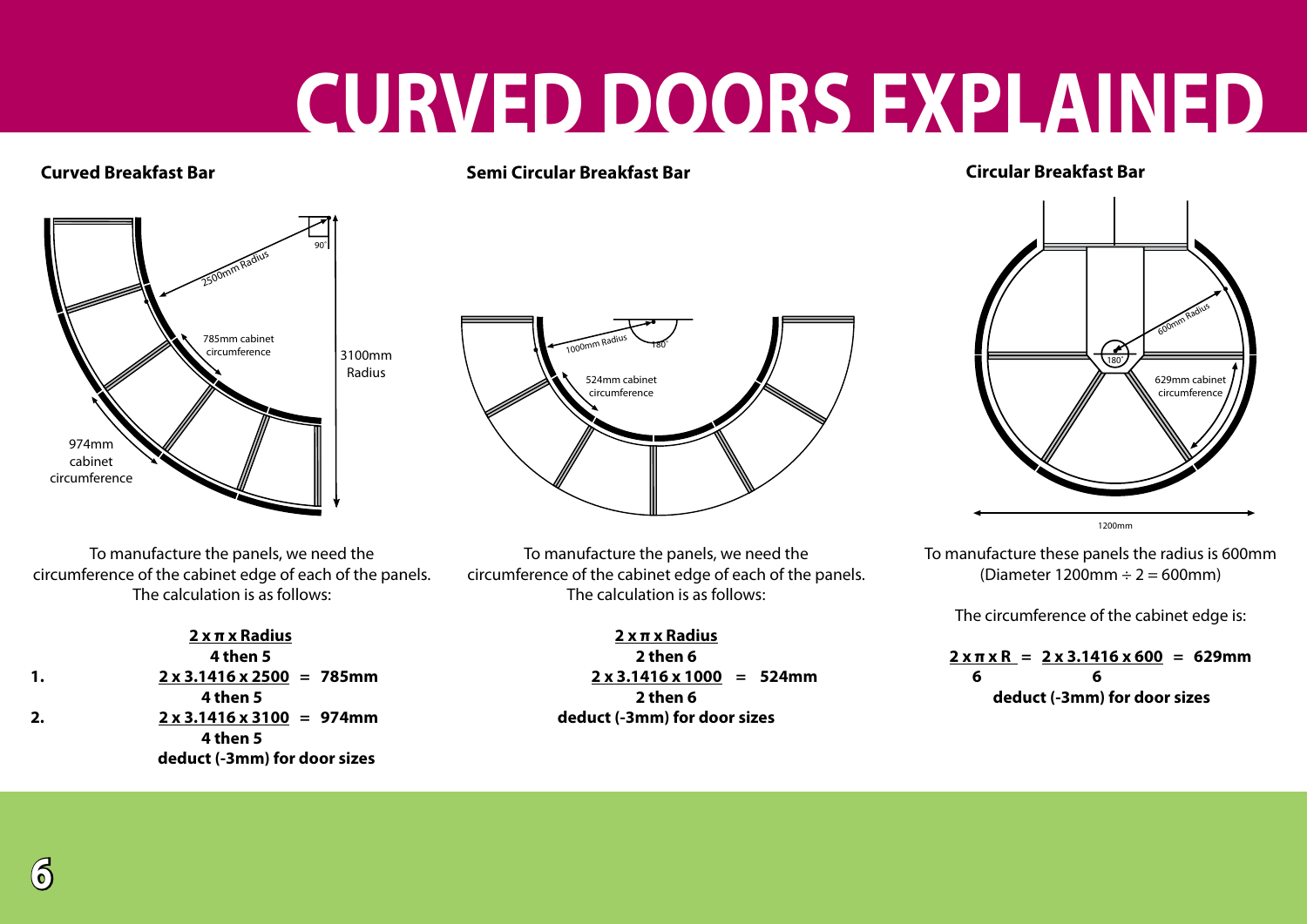



















METRO





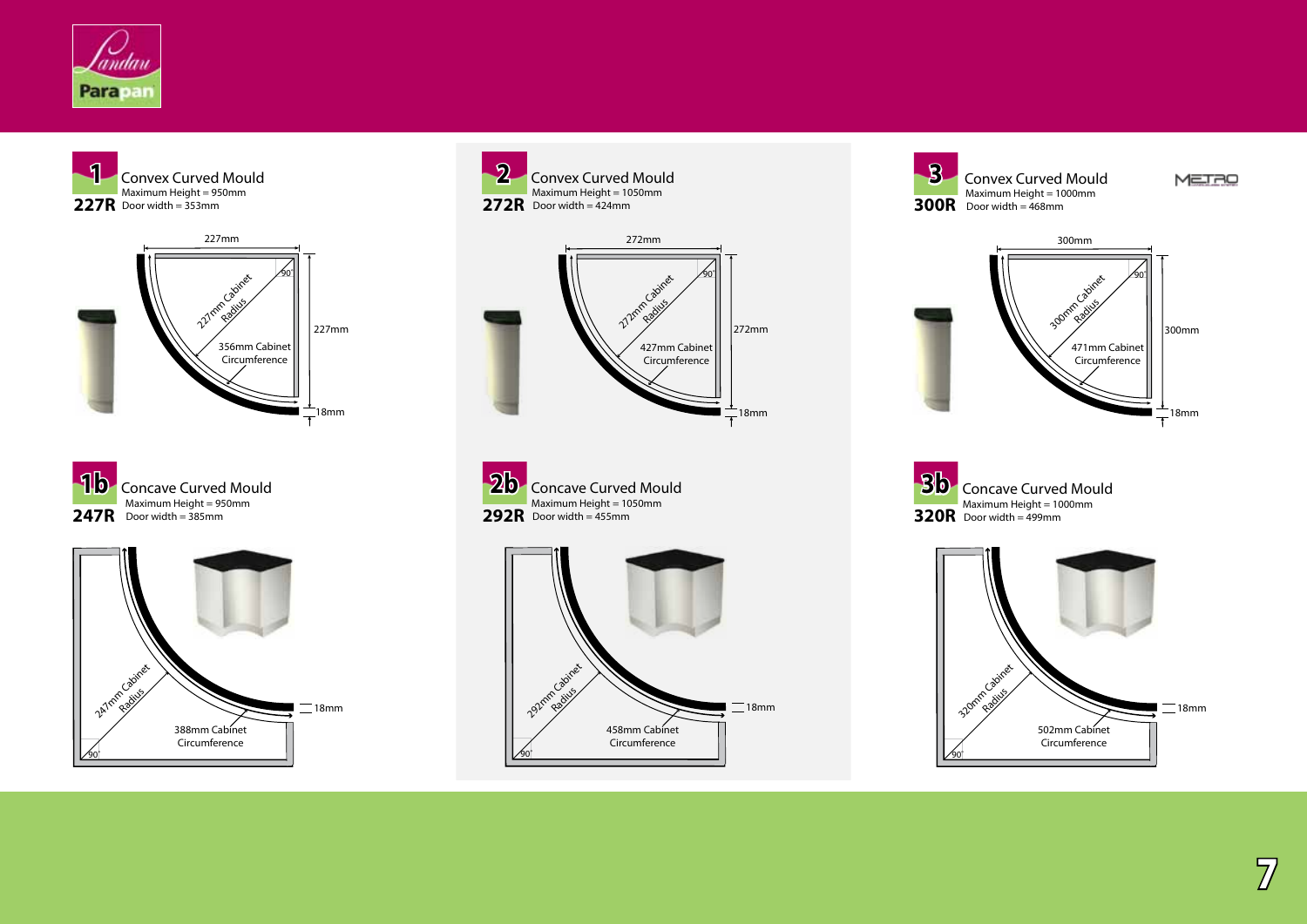



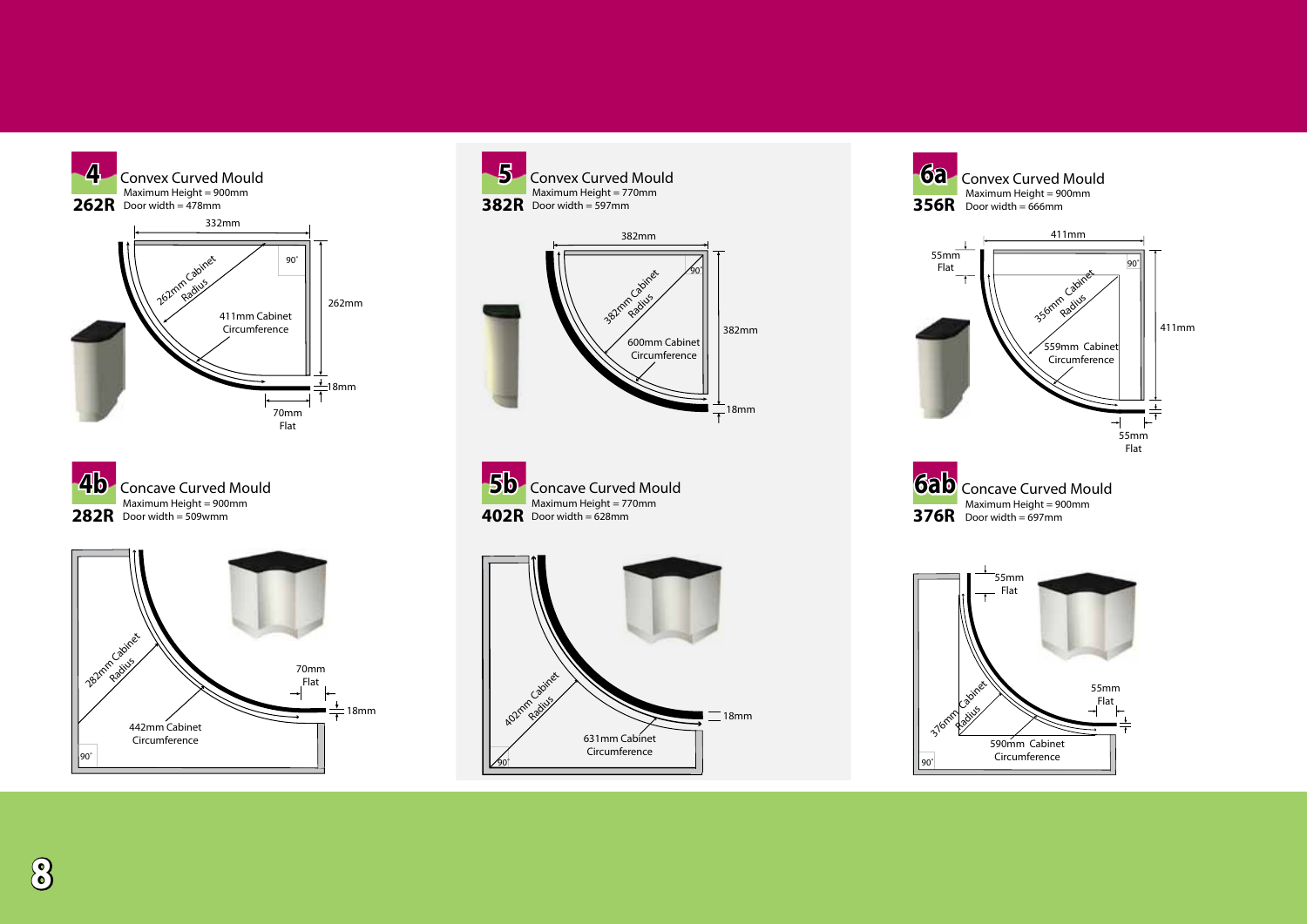





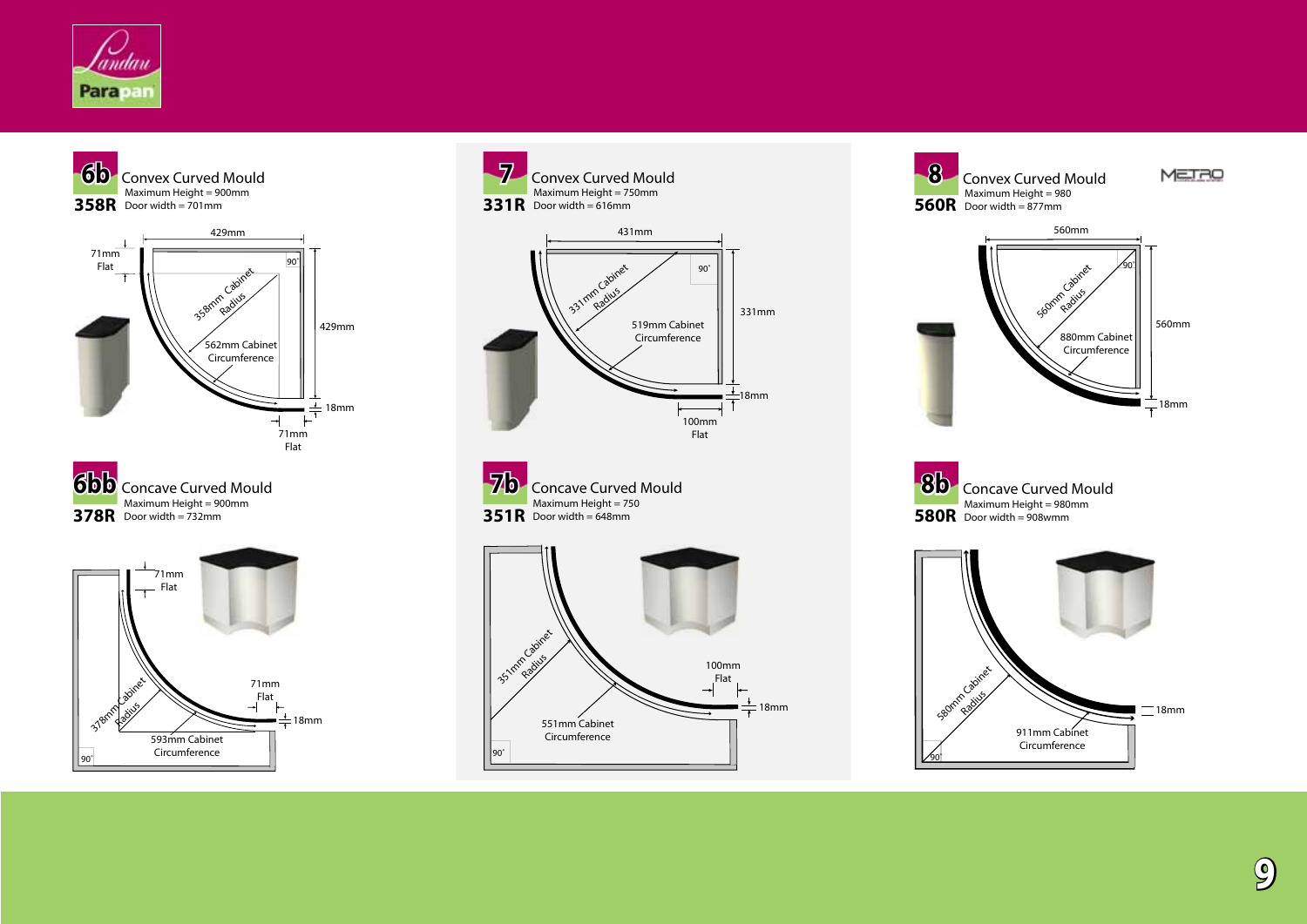



18mm

580mm Cabinet Radius

,<br>700mm Max Cabir Circumference

**10** Convex Curved Mould



 **10**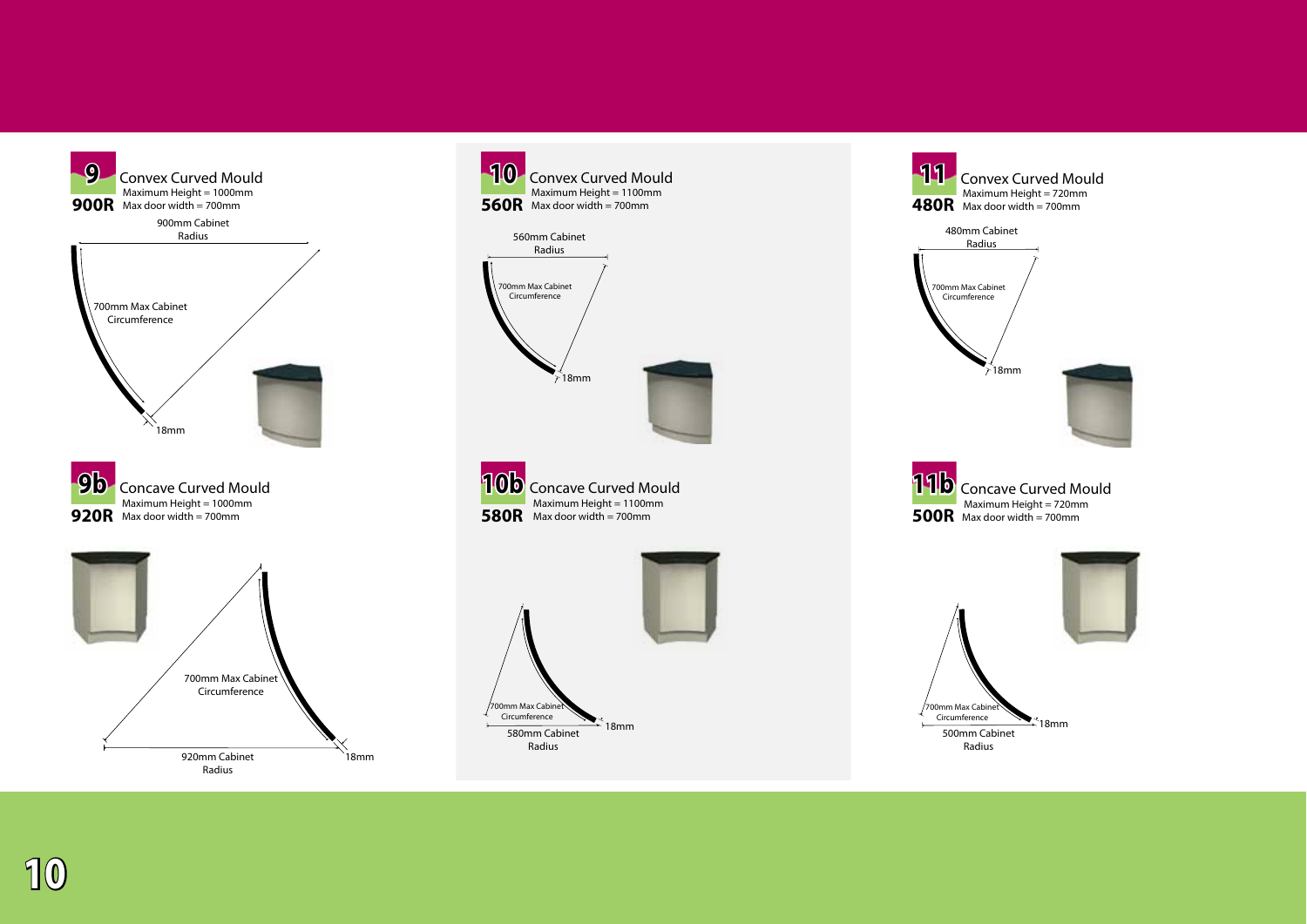





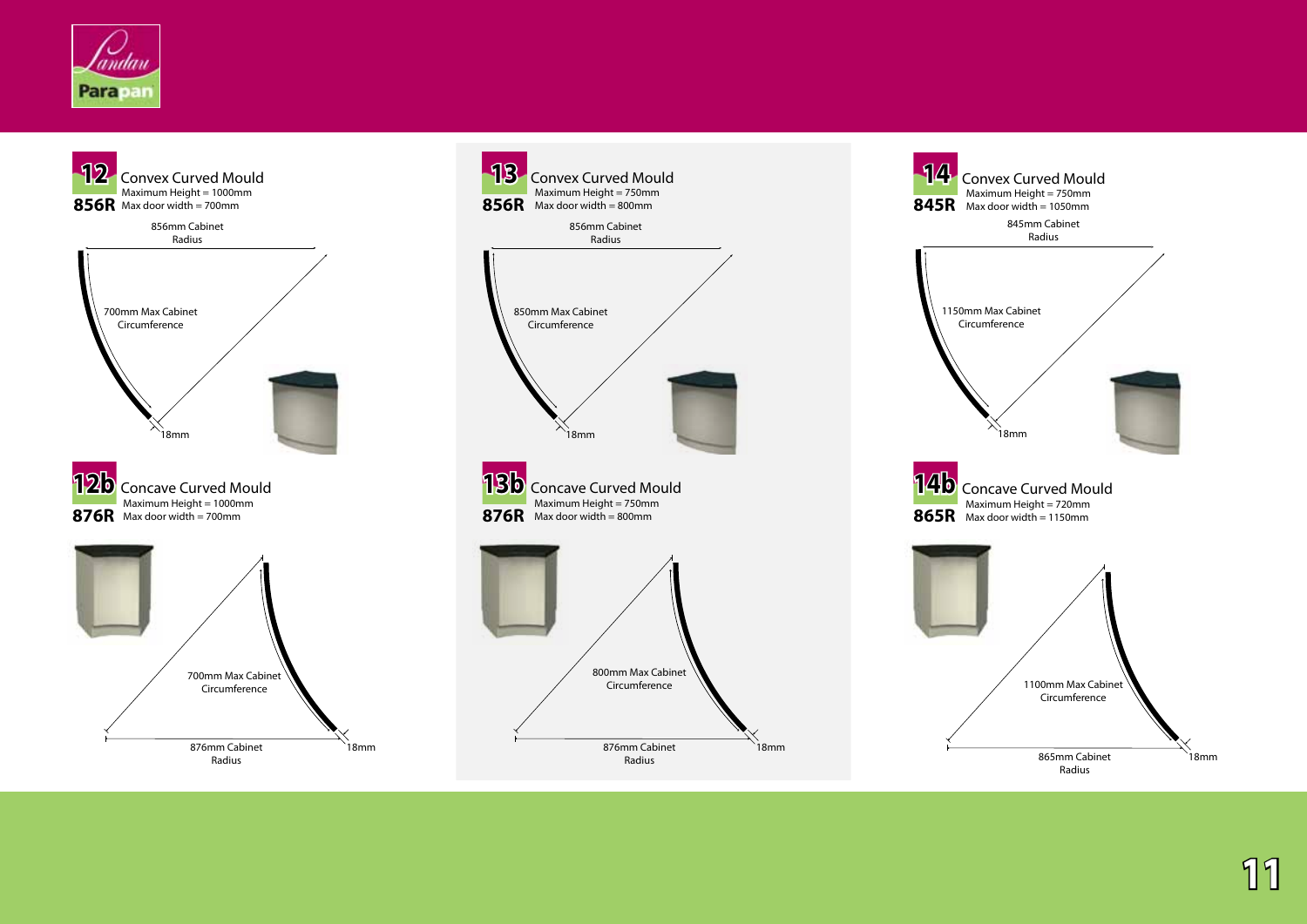



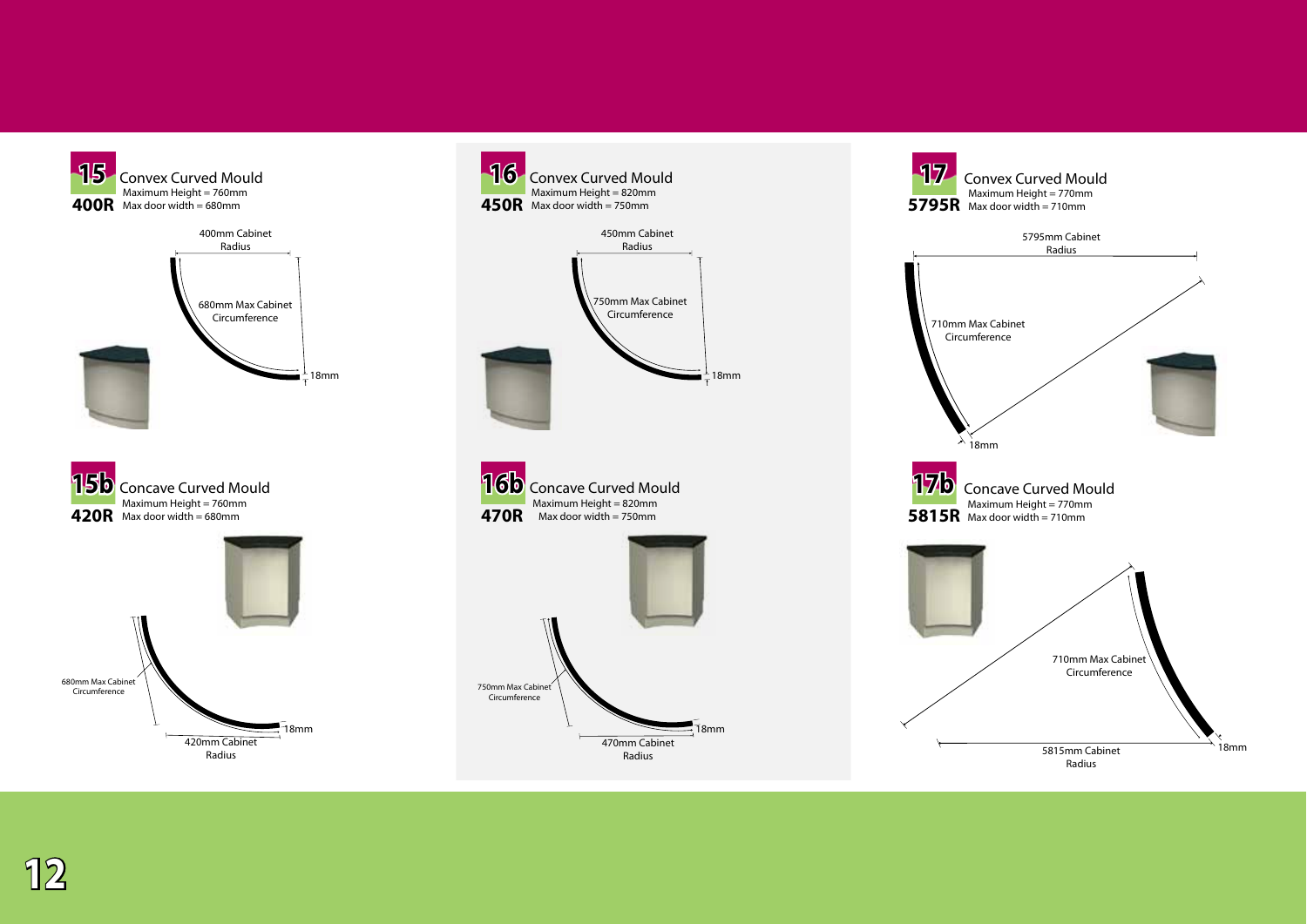





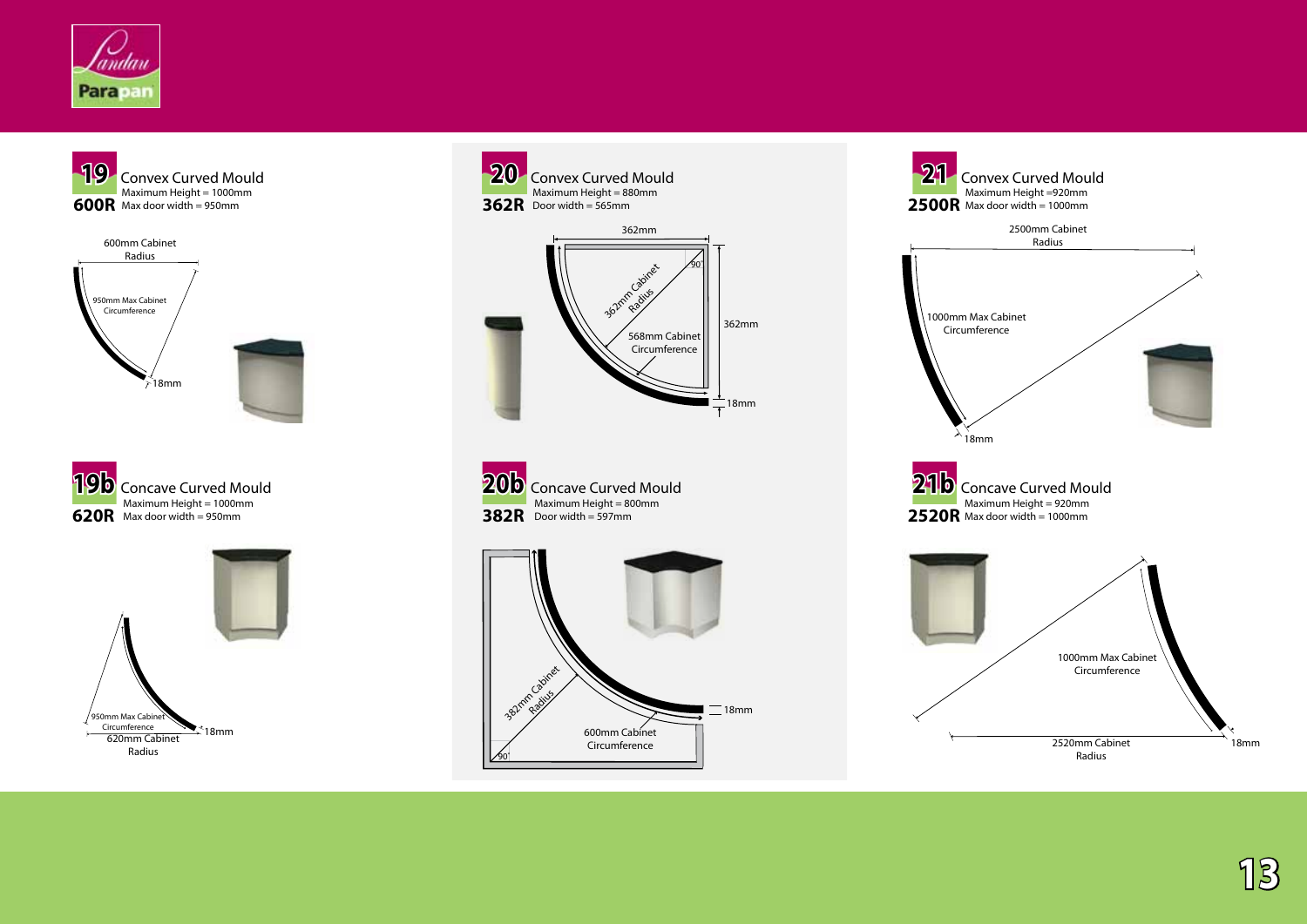

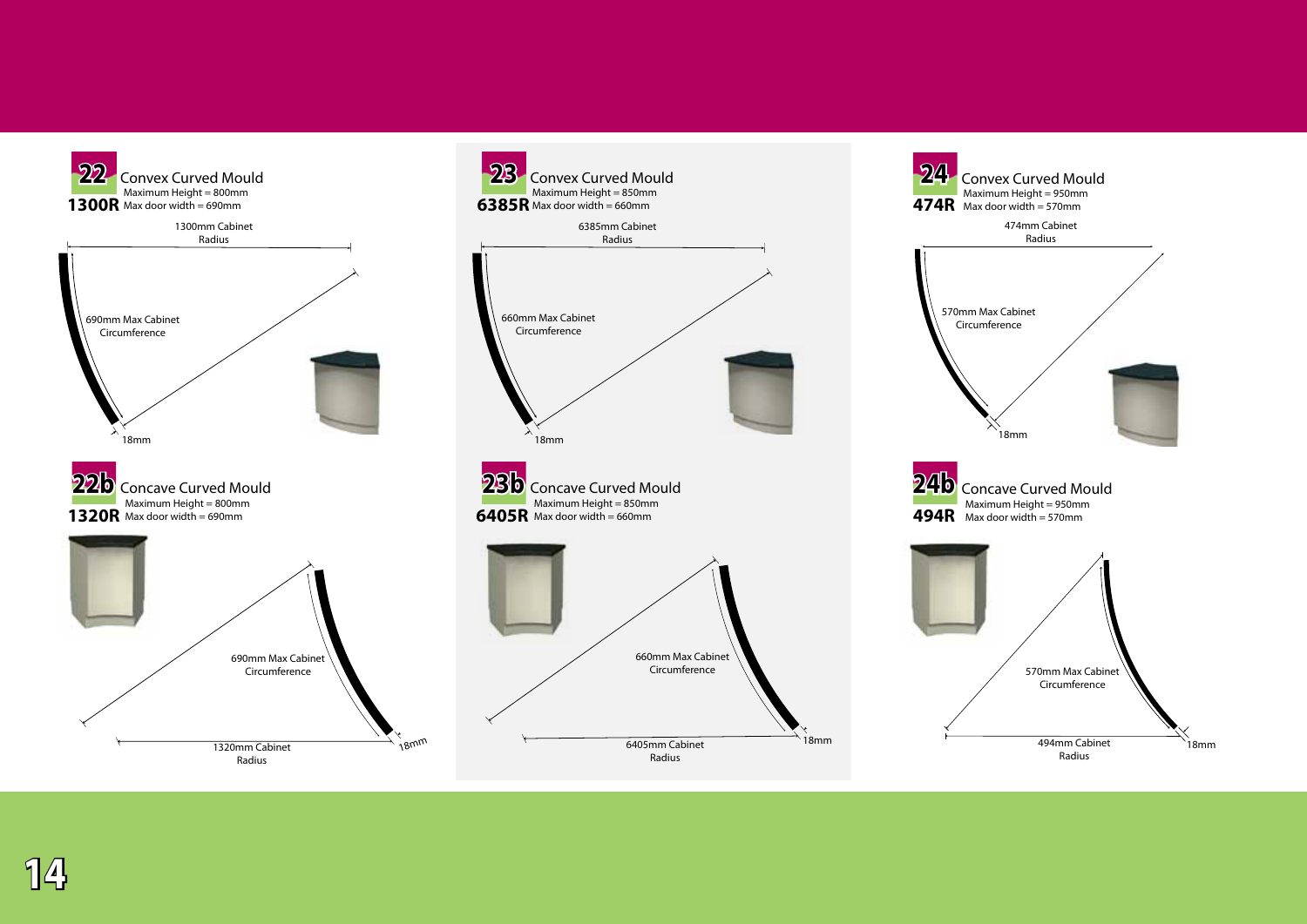





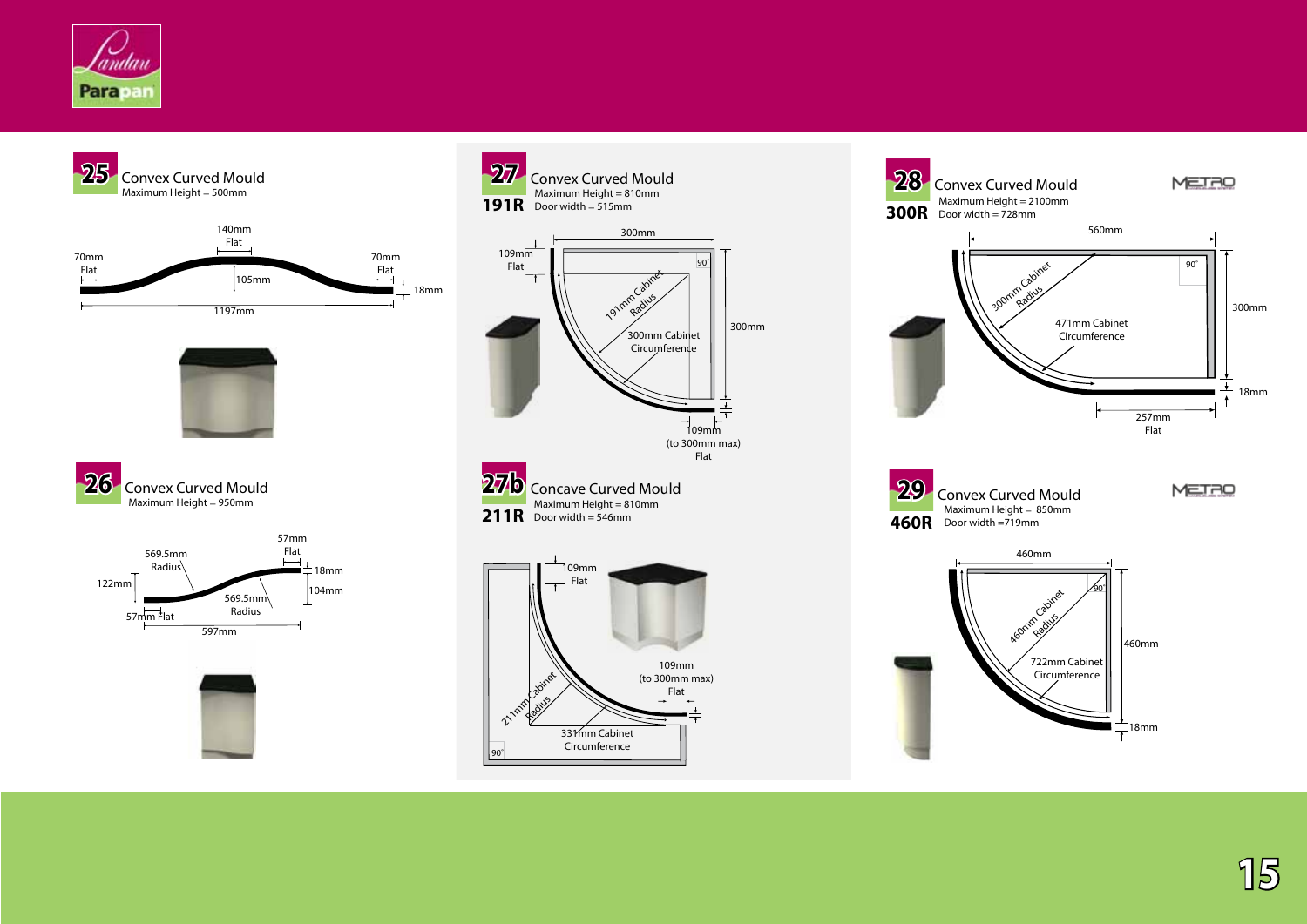

![](_page_15_Picture_1.jpeg)

![](_page_15_Picture_2.jpeg)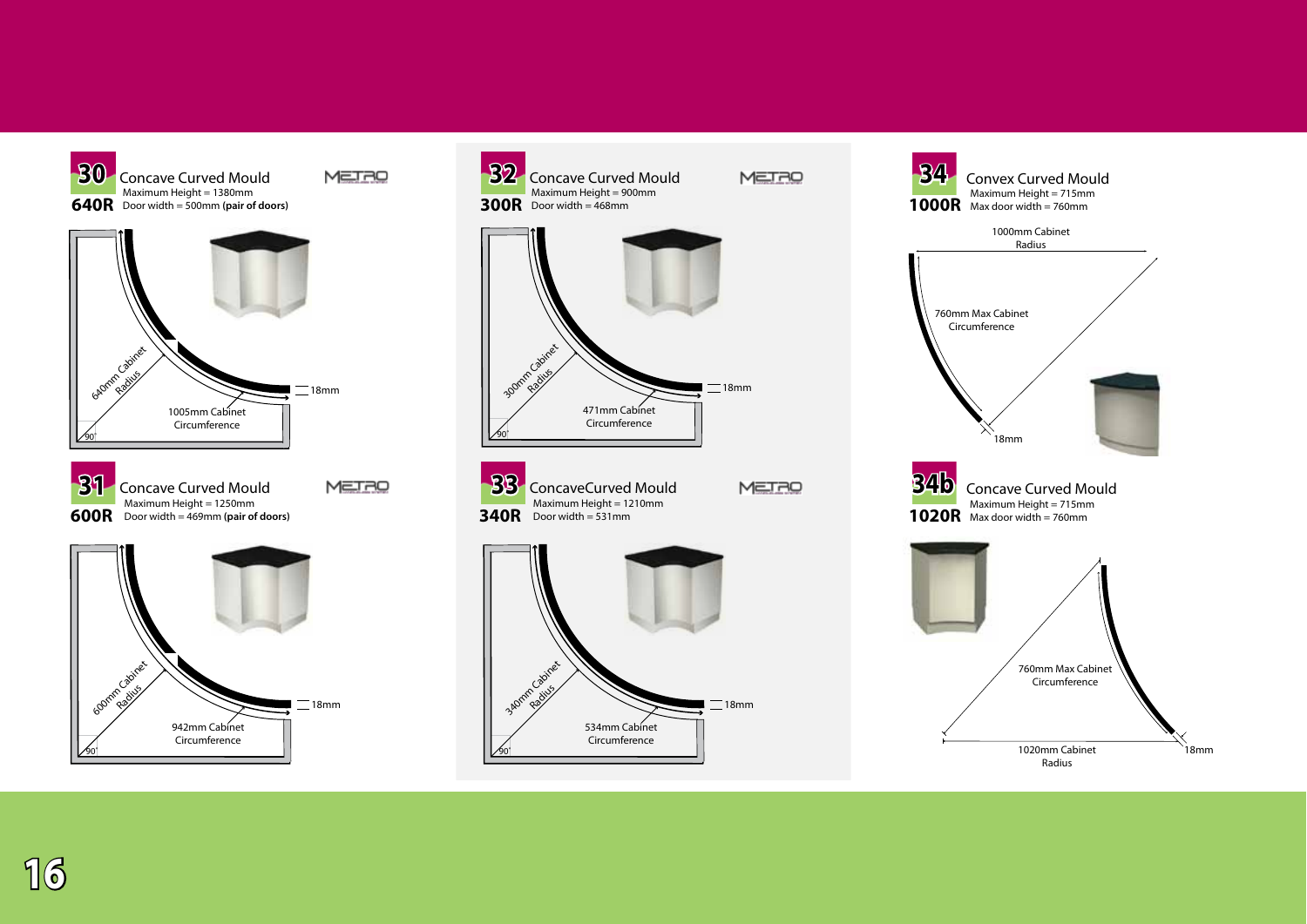![](_page_16_Picture_0.jpeg)

![](_page_16_Figure_1.jpeg)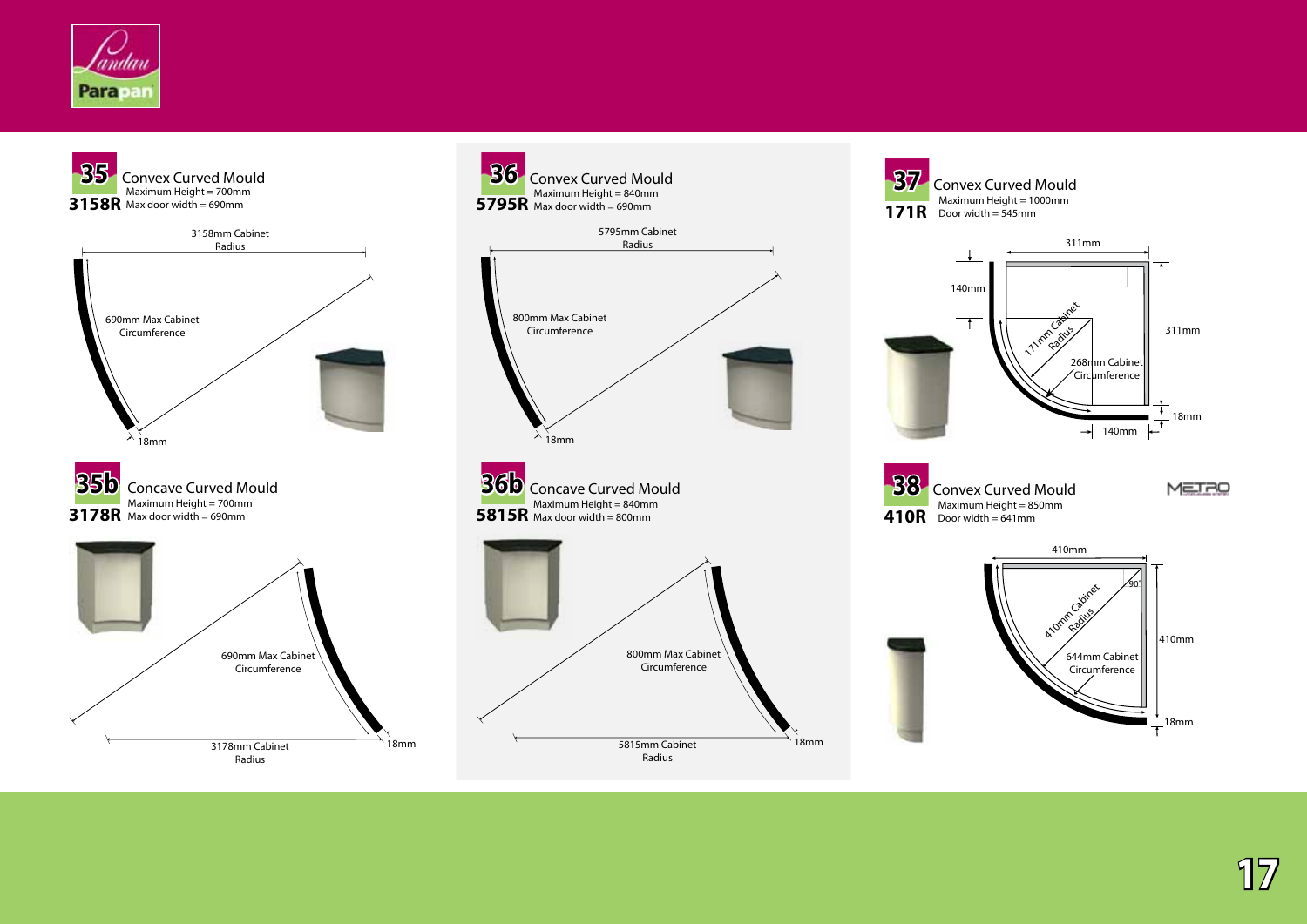![](_page_17_Picture_0.jpeg)

Large convex curved mould for 3000mm back panels. Constructed from MDF, Flexiboard and available finished with 4mm Parapan®, vertical grain veneer or painted finish.

![](_page_17_Figure_2.jpeg)

![](_page_17_Picture_3.jpeg)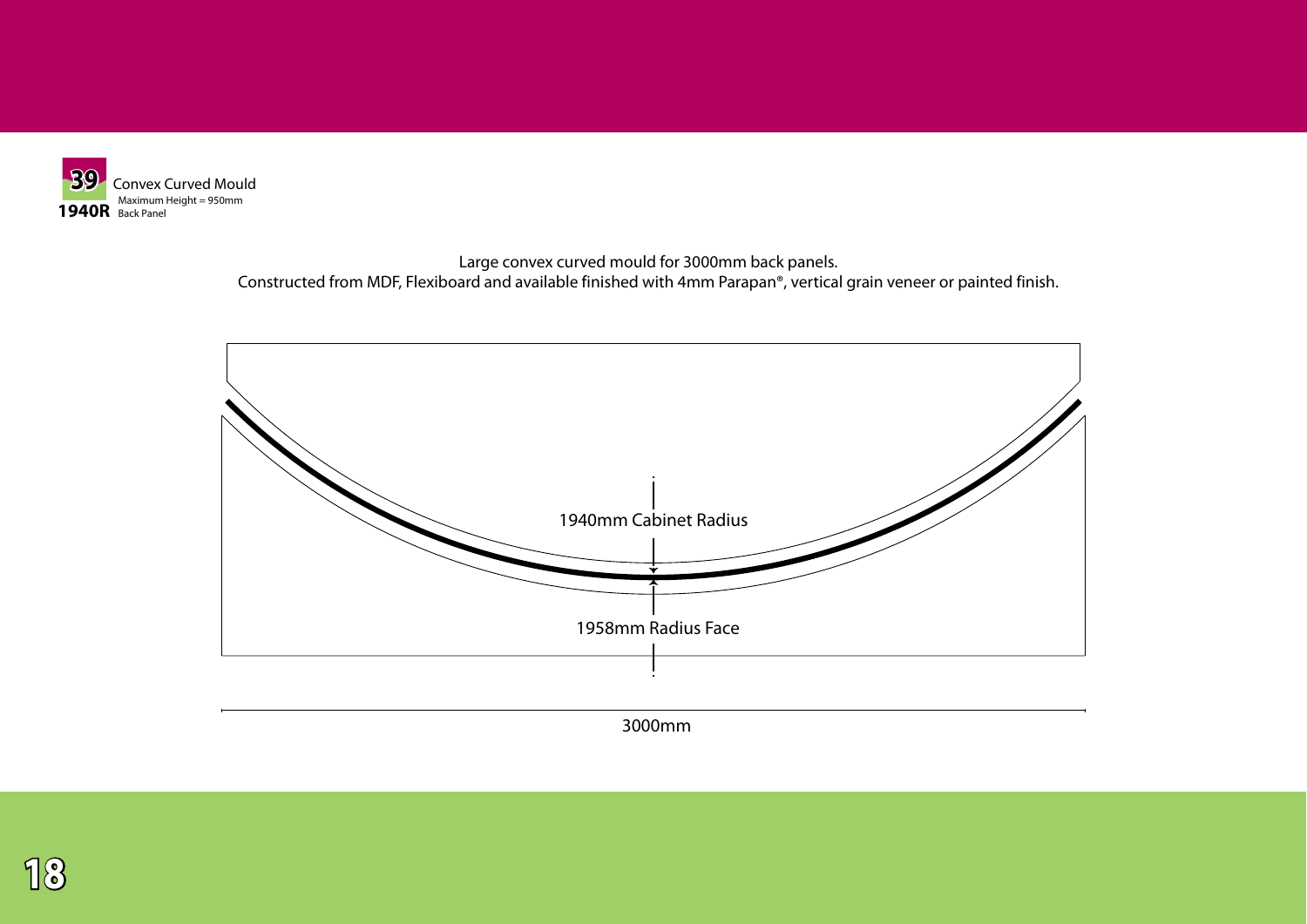![](_page_18_Picture_0.jpeg)

The moulds detailed below work in conjunction with the  $\|\cdot\|$ 

![](_page_18_Picture_2.jpeg)

![](_page_18_Picture_3.jpeg)

![](_page_18_Picture_4.jpeg)

![](_page_18_Picture_5.jpeg)

![](_page_18_Picture_6.jpeg)

![](_page_18_Picture_7.jpeg)

![](_page_18_Picture_8.jpeg)

![](_page_18_Picture_9.jpeg)

**33** Concave Curved Mould Maximum Height = 1210mm  $340R$  Door width =  $531mm$ 

$$
\eta\mathfrak{g}
$$